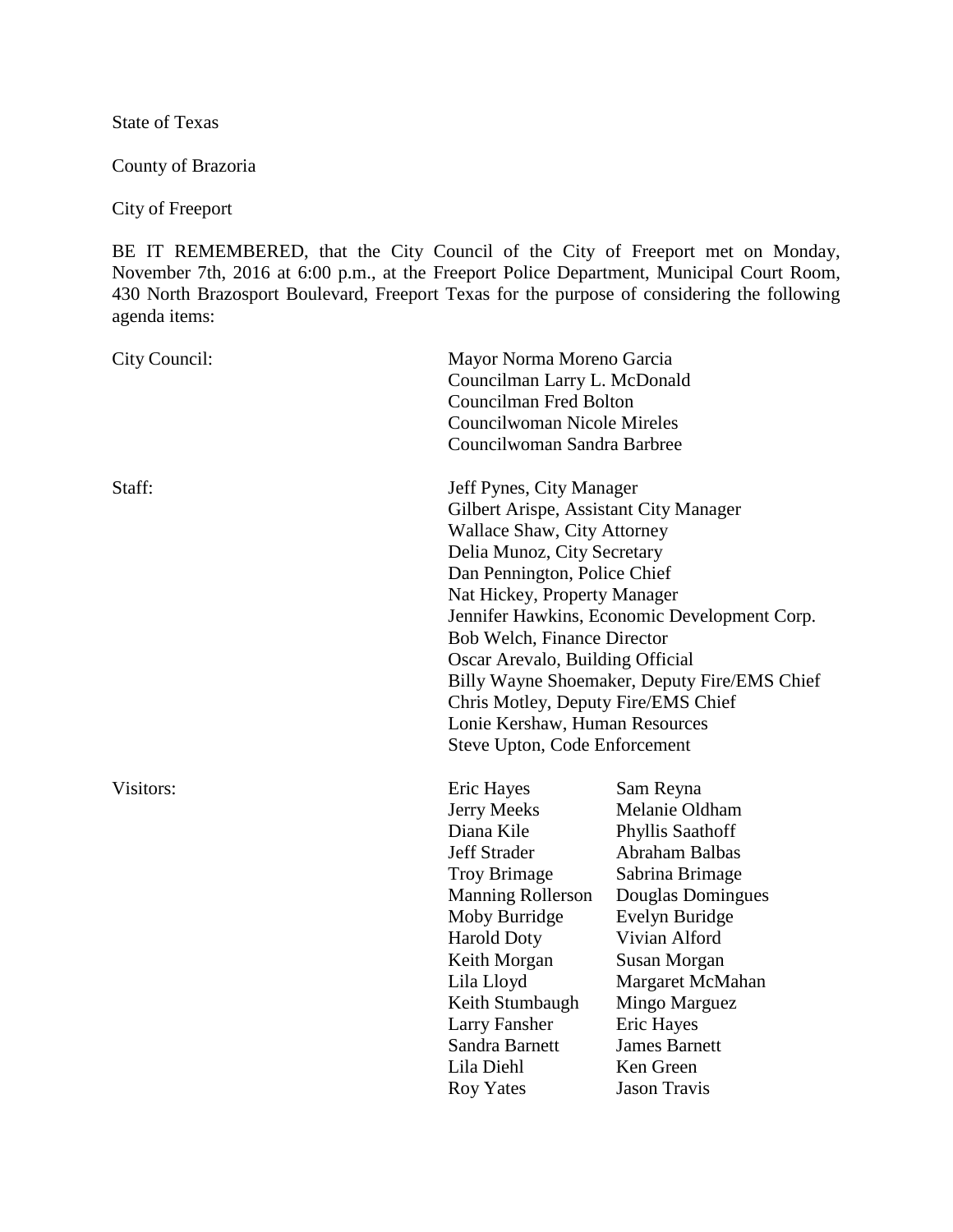Call to order.

Mayor Norma Moreno Garcia called the meeting to order at 6:00 p.m.

### Invocation.

Wallace Shaw offered the invocation.

### Pledge of Allegiance.

Christopher David Motley led the Pledge of Allegiance.

### Attending citizens and their business.

Public Appearances:

Members of the public are allowed to address the City Council at this time. Note, specific factual information or a recitation of existing policy may be furnished in response to an inquiry made, but any deliberation, discussion, or decision with respect to any subject about which the inquiry was made shall be limited to a proposal to place such subject on the agenda for a subsequent meeting for which notice is provided in compliance with the Texas Open Meetings Act unless said notice appears herein. The public is reminded that there is a four minute time limit as approved by City Council on June 21, 2010.

Keith Stumbaugh of 518 W. 4<sup>th</sup> Street expressed sadness and ashamed of city government. He stated that on July 11, 2016, the Mayor was given authorization to negotiation a new contract for the City Manager and feels that it is illegal and needs to be voided. The new contract was not put on the agenda for city council for approval. The audio recording after executive session was not recorded and feels the City Secretary is incumbent.

At this time, Mayor Norma advised him that his time had expired. He continued his speech and again reminded that his time had expired. Again he was reminded and he was escorted out the Council Chambers.

Roy Yates spoke on behalf of Harbor Lane and thanked the city for paving the street.

Margaret McMahan of 1330 W. 8th express concern on item 18; Ash Street right of way on West 9th Street, Windsor Terrace Subdivision, between Block 3, Lot 18, (zoned R-2) and Lot l Block 4, (zoned R-3). Mr. Eric Hayes adjacent owner was not legally notified that the property was being considered for closing, abandoning and/or sale.

Manning Rollerson of 126 West 6th Street complained that he had not received his open records request.

Abraham Balbas of 326 E. Broad advised Council that Port Freeport offered him money for his property, but feels that it is appraised for more.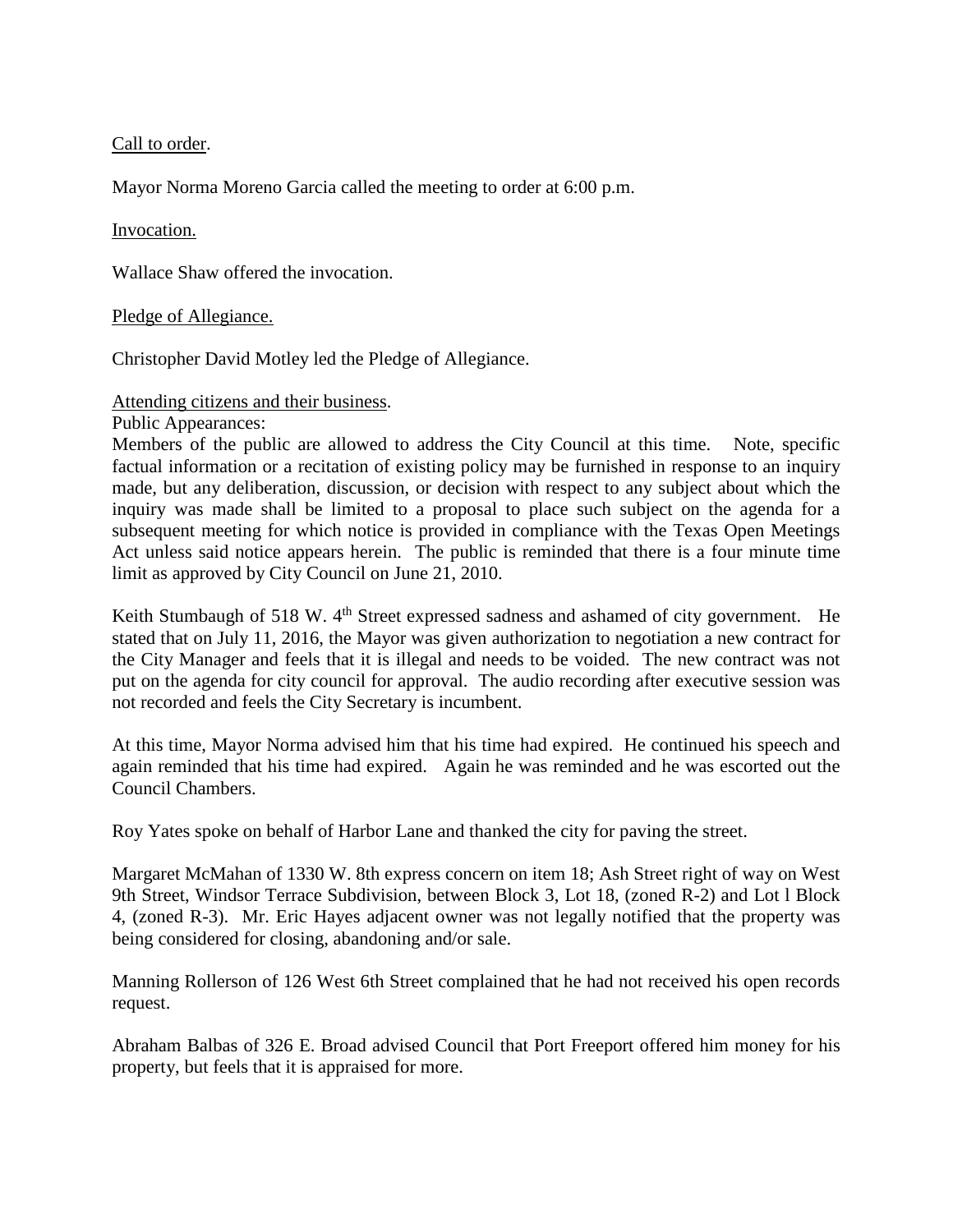Phyliss Saathoff Chief Executive Officer for Port Freeport updated Council on the improvements on Terminal and East  $5<sup>th</sup>$  Street. The paper work is in place, pipeline being identified, and should be completed by the end of November.

### Consideration of approving October 3, 2016 Council Minutes.

On a motion by Councilman McDonald, seconded by Councilwoman Mireles, with all present voting "Aye", Council unanimously approved the October 3, 2016 Council Minutes.

**Announcement:** New Fire Chief Christopher David Motley, Oath of Office ceremony will take place at 7:30 p.m. at the Freeport Fire Department, after city council meeting.

Mayor Norma Moreno Garcia invited the public to the Oath of Office ceremony of Christopher David Motley as new Fire Chief.

Consideration of approving Ordinance No. 2016-2122 amending Section 71.50 of the Code of Ordinances of said City, which designates four-way stop intersections, to add thereto, as an additional four-way stop intersection, at which vehicular traffic on designated streets shall stop in the manner required by the Transportation Code, the intersection of North Ave. D and Old River Street; amending Section 71.51 of the Code of Ordinances to remove such intersection as Two-Way Intersection; providing for the erection, by or at the direction of the City Manager of said city.

No Action Taken.

Consideration of approving Ordinance No. 2016-2124 amending the Code of Ordinances of said City to adopt the 2015 Editions of the International Building Code, International Residential Code, International Mechanical Code, International Existing Building Code, International Property Maintenance Code, International Plumbing Code, International Fuel Gas Code, International Energy Conservation Code, the International Swimming Pool and SPA Code, the 2014 Edition of the International Electric Code, also known as the National Electric Code, the 2015 Edition of the International Fire Code, and the 2015 Edition of the NFPA 101 Life Safety Code, together with the appendices thereto and any amendments to any of such codes; adopting local amendment thereto.

On a motion by Councilman McDonald, seconded by Councilwoman Barbree, with all present voting "Aye", Council unanimously approved Oscar Arevalo, Building Official recommendation to amend the Code of Ordinances of said City to adopt the 2015 Editions of the International Building Code, International Residential Code, International Mechanical Code, International Existing Building Code, International Property Maintenance Code, International Plumbing Code, International Fuel Gas Code, International Energy Conservation Code, the International Swimming Pool and SPA Code, the 2014 Edition of the International Electric Code, also known as the National Electric Code, the 2015 Edition of the International Fire Code, and the 2015 Edition of the NFPA 101 Life Safety Code, together with the appendices thereto and any amendments to any of such codes; adopting local amendment thereto.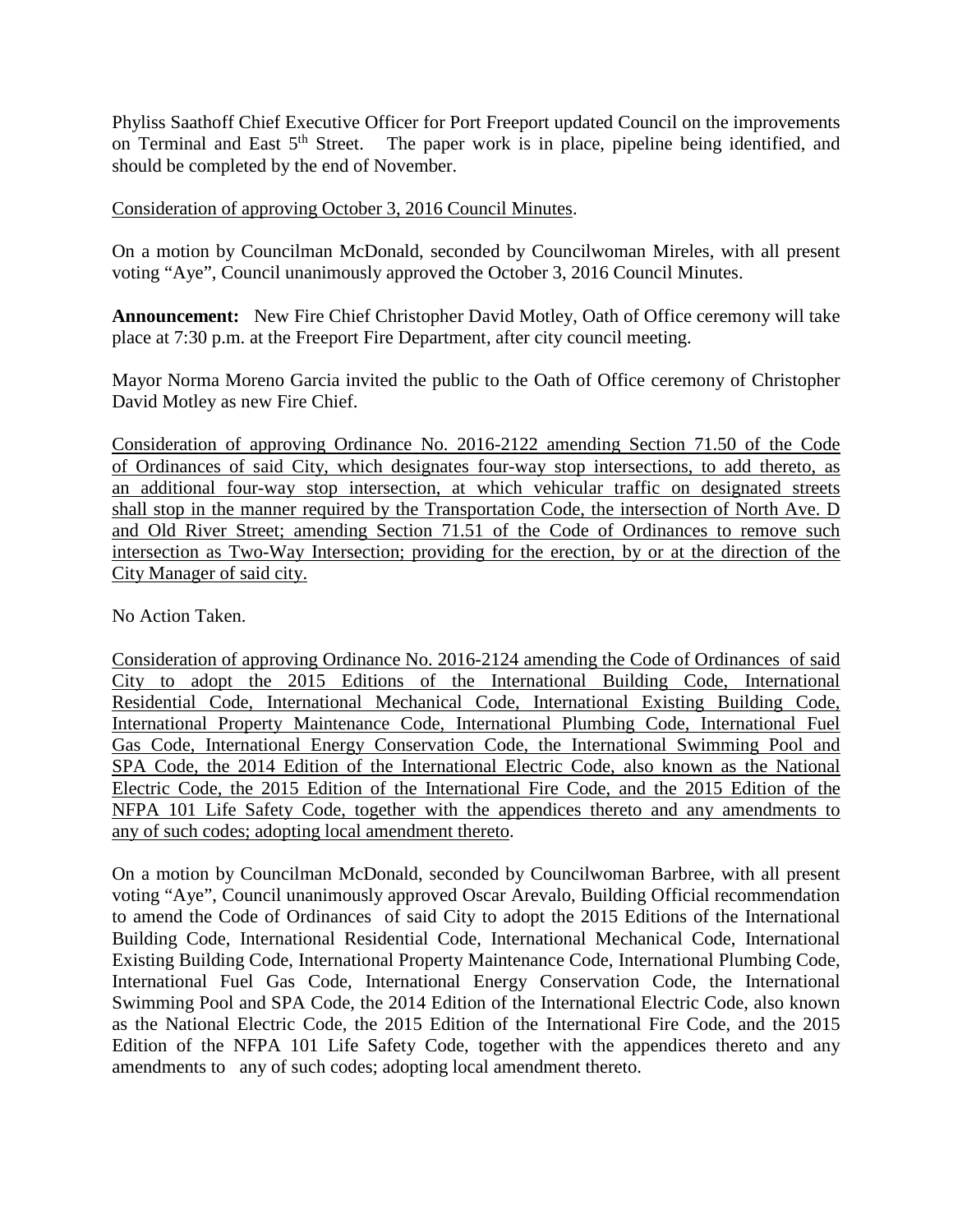Consideration of approving Ordinance No. 2016-2126 electing for the City to make current service and prior service contributions to the City's account in the benefit accumulation fund of the Texas Municipal Retirement System at the actuarially determined rate of total employee compensation.

On a motion by Councilwoman Barbree, seconded by Councilman Bolton, with all present voting "Aye", Council unanimously approved Ordinance No. 2016-2126 electing for the City to make current service and prior service contributions to the City's account in the benefit accumulation fund of the Texas Municipal Retirement System at the actuarially determined rate of total employee compensation.

Consideration of approving Ordinance No. 2016-2127 amending portions of sections 94.01, 94.02, 94.03 and 94.06 of the Code of Ordinance of said City to conform the same to the applicable provisions of the junk vehicle law now contained in subchapter E of Chapter 683 of the Texas Transportation Code.

On a motion by Councilman Bolton, seconded by Councilwoman Barbree, with all present voting "Aye", Council unanimously approved Ordinance No. 2016-2127 amending portions of sections 94.01, 94.02, 94.03 and 94.06 of the Code of Ordinance of said City to conform the same to the applicable provisions of the junk vehicle law now contained in subchapter E of Chapter 683 of the Texas Transportation Code.

Consideration of approving a replat of Anderson Subdivision 6.05 acres - 5 Lots 6.05 Acres out of a 40.3468 acre tract in the William McDermott League, Abstract 341, Brazoria County, Texas, said 40.3468 acres being described in a deed recorded in File 1997-045513 of the official records of Brazoria County, Texas.

On a motion by Councilman McDonald, seconded by Councilwoman Barbree, with all present voting "Aye", Council unanimously approved a replat of Anderson Subdivision 6.05 acres - 5 Lots 6.05 Acres out of a 40.3468 acre tract in the William McDermott League, Abstract 341, Brazoria County, Texas, said 40.3468 acres being described in a deed recorded in File 1997- 045513 of the official records of Brazoria County, Texas.

Consideration of approving a replat of Willowbreeze Farm a Subdivision out of a 73.33 acre tract being the same tact conveyed to Llama Llama LLC, a Texas Limited Liability Company as recorded in Clerk's File No. 20016-033631 of the official records of Brazoria County, Texas William McDermott Survey Abstract 341, Brazoria County, Texas September 2016.

On a motion by Councilman McDonald, seconded by Councilwoman Barbree, with all present voting "Aye", Council unanimously approved a replat of Willowbreeze Farm a Subdivision out of a 73.33 acre tract being the same tact conveyed to Llama Llama LLC, a Texas Limited iability Company as recorded in Clerk's File No. 20016-033631 of the official records of Brazoria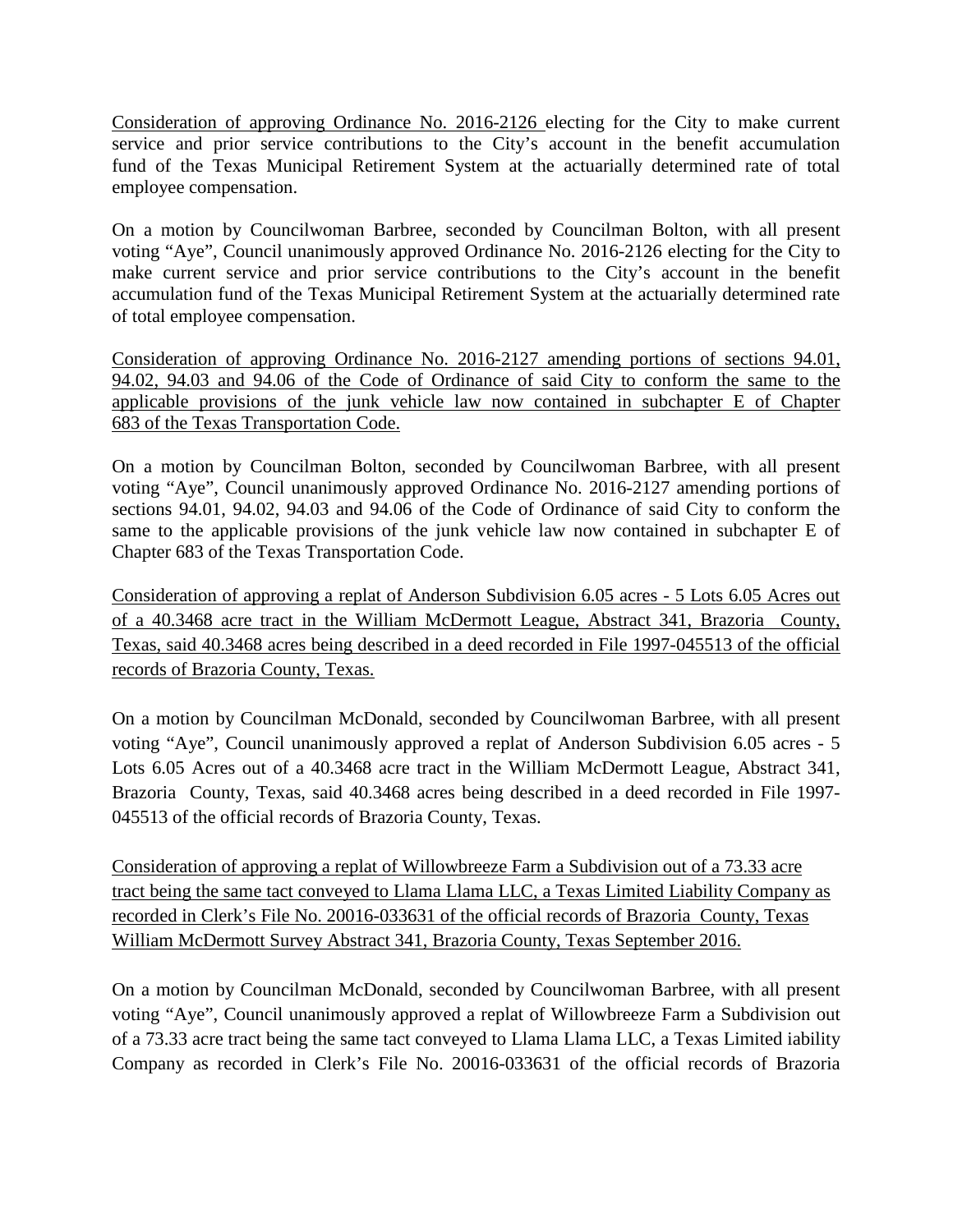County, Texas William McDermott Survey Abstract 341, Brazoria County, Texas September 2016.

Consideration of approving a replat of a 0.882 Acre Tract comprised of Lots 7 & 8, Block 1 recorded in County Clerk's File No. 16-005521 and Lots 9, 10, 11, 12, Block l recorded in County Clerk's File No. 15-002062 all of the Velasco Townsite and a called 0.295 Acre Tract recorded in County Clerk's File No. 16-005521 all of the Brazoria County Official Records and a portion of a closed Road (S. Front St.) all being in the Eli Mitchell Survey Abstract 99 , City of Freeport, Brazoria County, Texas September 16, 2016.

On a motion by Councilman Bolton, seconded by Councilwoman Barbree, with all present voting "Aye", Council unanimously approved a replat of a 0.882 Acre Tract comprised of Lots 7 & 8, Block 1 recorded in County Clerk's File No. 16-005521 and Lots 9, 10, 11, 12, Block l recorded in County Clerk's File No. 15-002062 all of the Velasco Townsite and a called 0.295 Acre Tract recorded in County Clerk's File No. 16-005521 all of the Brazoria County Official Records and a portion of a closed Road (S. Front St.) all being in the Eli Mitchell Survey Abstract 99 , City of Freeport, Brazoria County, Texas September 16, 2016.

Consideration of approving Resolution No. 2016-2508 accepting a grant from the Houston-Galveston Area Council (HGAC) for the purchase of 13 new in-car video recording cameras and microphone transmitters to be installed in the police department's marked patrol fleet.

On a motion by Councilman McDonald, seconded by Councilwoman Barbree, with all present voting "Aye", Council unanimously approved Resolution No. 2016-2508 accepting a grant from the Houston- Galveston Area Council (HGAC) for the purchase of 13 new in-car video recording cameras and microphone transmitters to be installed in the police department's marked patrol fleet.

Consideration of approving and releasing the City's interest in trust property on Block 5, Lot 7, Freeport Townsite, known as 527 East 5th Street, Tax Id. No. 4200-0082-000.

On a motion by Councilwoman Mireles, seconded by Councilman McDonald, with all present voting 3 to 2 to release the City's interest in trust property on Block 5, Lot 7, Freeport Townsite, Known as 527 East 5th Street, Tax Id. No. 4200-0082-000. Mayor Norma Garcia and Councilman Bolton opposed the sale.

Phyliss Saathoff asked Council to reject this item.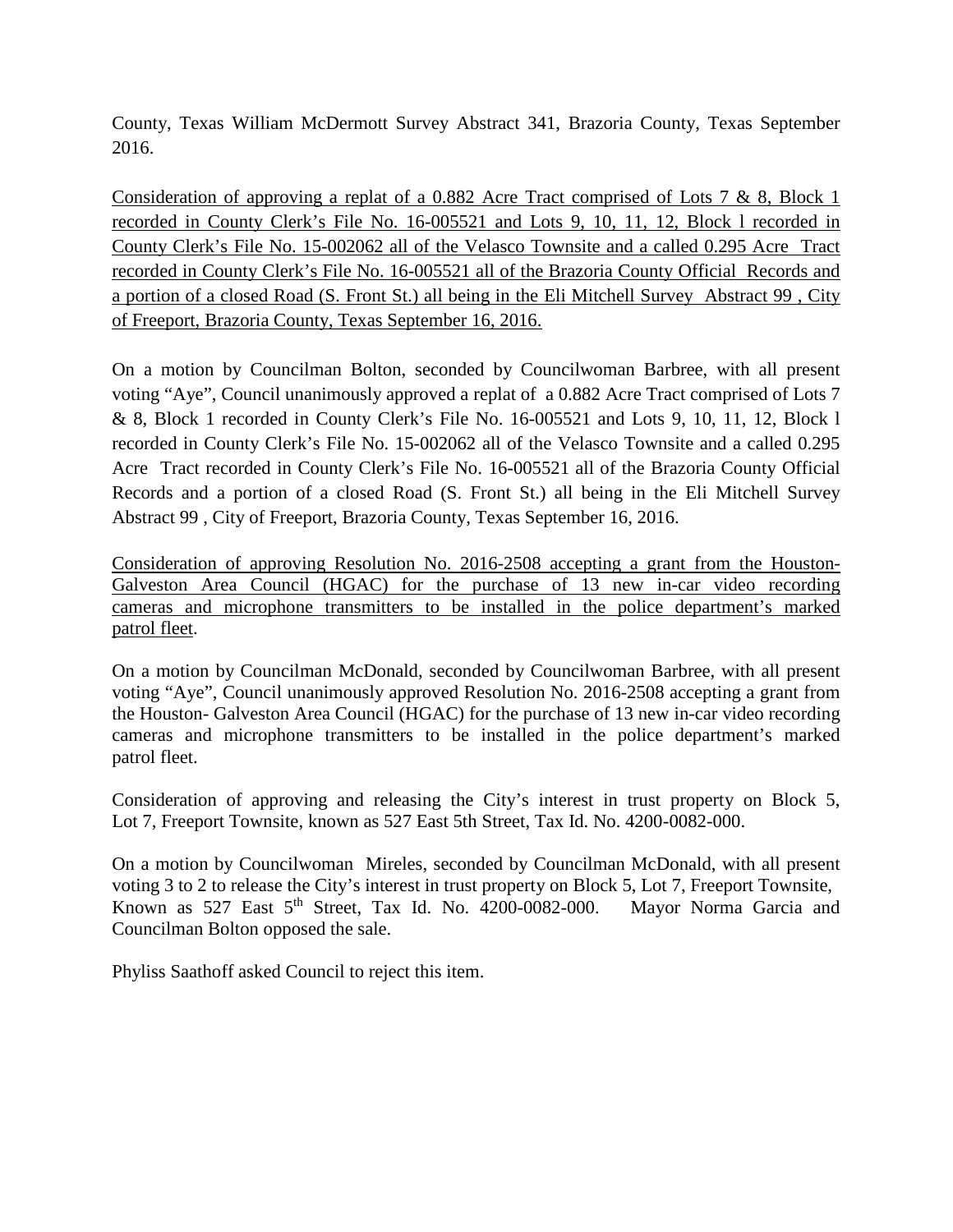Consideration of approving and releasing the City's interest in trust property on Block 5, Lot 9, Freeport Townsite, known as 537 East 5th Street, Tax Id. No. 4200-0084-000.

On a motion by Councilwoman Mireles, seconded by Councilman McDonald, with all present voting 4 to 1 to release the City's interest in trust property on Block 5, Lot 9, Freeport Townsite, known as 537 East 5<sup>th</sup> Street, Tax Id. No. 4200-0084-000. Mayor Norma Garcia opposed the sale.

Consideration of approving and releasing the City's interest in trust property on Block 5, Lot 10, Freeport Townsite, known as 536 East 6th Street, Tax Id. No. 4200-0085-000.

On a motion by Councilwoman Mireles, seconded by Councilman McDonald, with all present voting 2 to 3, Council declined releasing the City's interest in trust property on Block 5, Lot 10, Freeport Townsite, known as 536 East 6th Street, Tax Id. No. 4200-0085-000. Mayor Norma Garcia, Councilman Bolton and Councilwoman Barbree opposed the sale.

Consideration of authorizing the City Attorney to prepare an ordinance for closing, abandoning and/or the sale of Ash Street right of way on West 9<sup>th</sup> Street, Windsor Terrace Subdivision, between Block 3, Lot 18, (Zoned R-2) and Lot 1, Block 4 (Zoned R-3).

City Council reconvened at 7:23 p.m. and took no action on this item.

Consideration of taking action on any item discussed in Executive Session.

No action taken

Work Session:

Discussion by the City Manager on the selection process and appointment of the new Fire Chief.

Mr. Pynes discussed the review process of three internal candidates, conducted by a diverse panel of participants and included an oral interview, writing and played the part in difficult situations.

Update on city wide lighting to LED with CenterPoint.

Mr. Pynes updated Council on the City wide lighting. He has an existing and proposed map on 100 LED lighting. Approximately fifty lights installed by February and fifty more afterwards. Also considering more lights on Hwy. 288, welcomes inputs from staff and council.

Closed the Formal Session at 7:03 p.m. and opened the Executive Session.